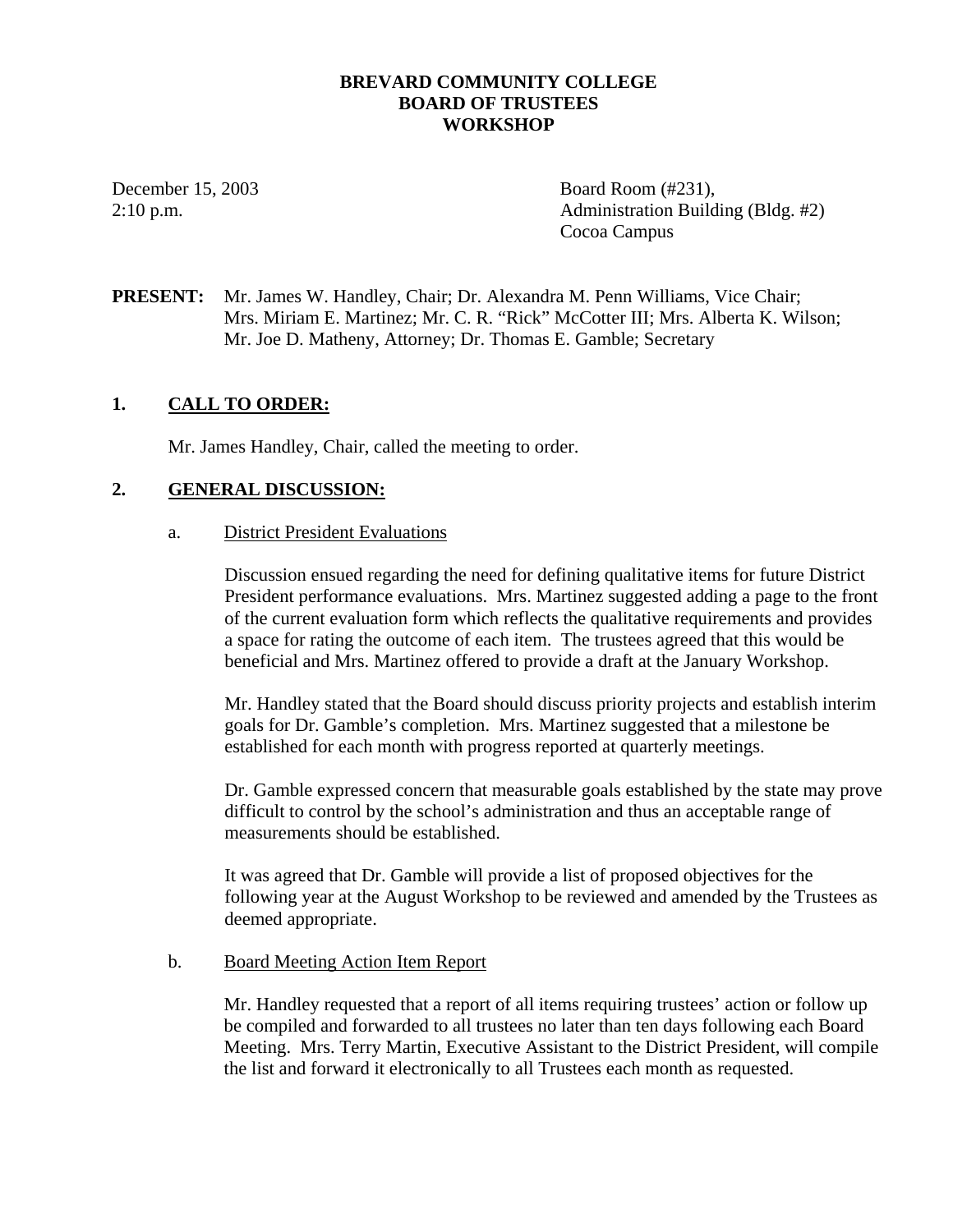### c. Classroom Usage Survey

Mr. Handley inquired about the status of the classroom usage survey. Mr. Frank Billings, Assistant Vice President, Institutional Effectiveness and Strategic Management, reported that a final meeting on this subject will be held on December  $17<sup>th</sup>$ . He recommended that the data be presented at February Board Workshop in order to give the Cabinet time to review the data and prepare a brief analysis.

# d. Equal Employment Opportunity (EEO) Strategies

Mr. Handley requested that Dr. Gamble contact Mrs. Alberta Wilson to set up an appointment to discuss strategies and plans for improving and ensuring sufficient EEO strategies for the college.

(Dr. Penn Williams arrived.)

# e. Student Retention Data

Mr. Handley requested clarification of the student retention data which Dr. Gamble provided to the trustees. Mr. Handley stated that the data appears to suggest that although student retention is declining statewide, Brevard County has improved. Dr. Gamble stated he will contact the State to get further information/clarification on this subject.

(Mrs. Wilson arrived.)

#### f. Environmental Scan/SWOT

Mr. McCotter inquired how the Environmental Scan/SWOT data will be used to ensure proactive responses to ensure appropriate classes are offered in order to meet future needs. Dr. Gamble reported that the advisory committees for each college program will meet with faculty twice a year to allow them to critique college planning and methods and make suggestions on how the college can better meet the needs of the students and the community. In addition, community sources will be surveyed regarding the adequacy of course offerings for future need projections.

Mrs. Martinez reported that statistics show that the advanced average age of those currently in the nursing profession and escalating need in the near future upon retirement of this group.

Dr. Gamble reported that Mr. Billings, Assistant Vice President, Institutional Effectiveness and Strategic Management, summarizes the data, which is forwarded to Dr. Don Astrab, Executive Vice President/Chief Learning Officer, for discussion with Campus Presidents. In addition, the data is presented to Program Coordinators for discussion at the Curriculum Advisory Committees. Dr. Astrab reported that the college interfaces with the Brevard Workforce Board, High Wage/High Skill Committee to react to any county-wide changes that occur.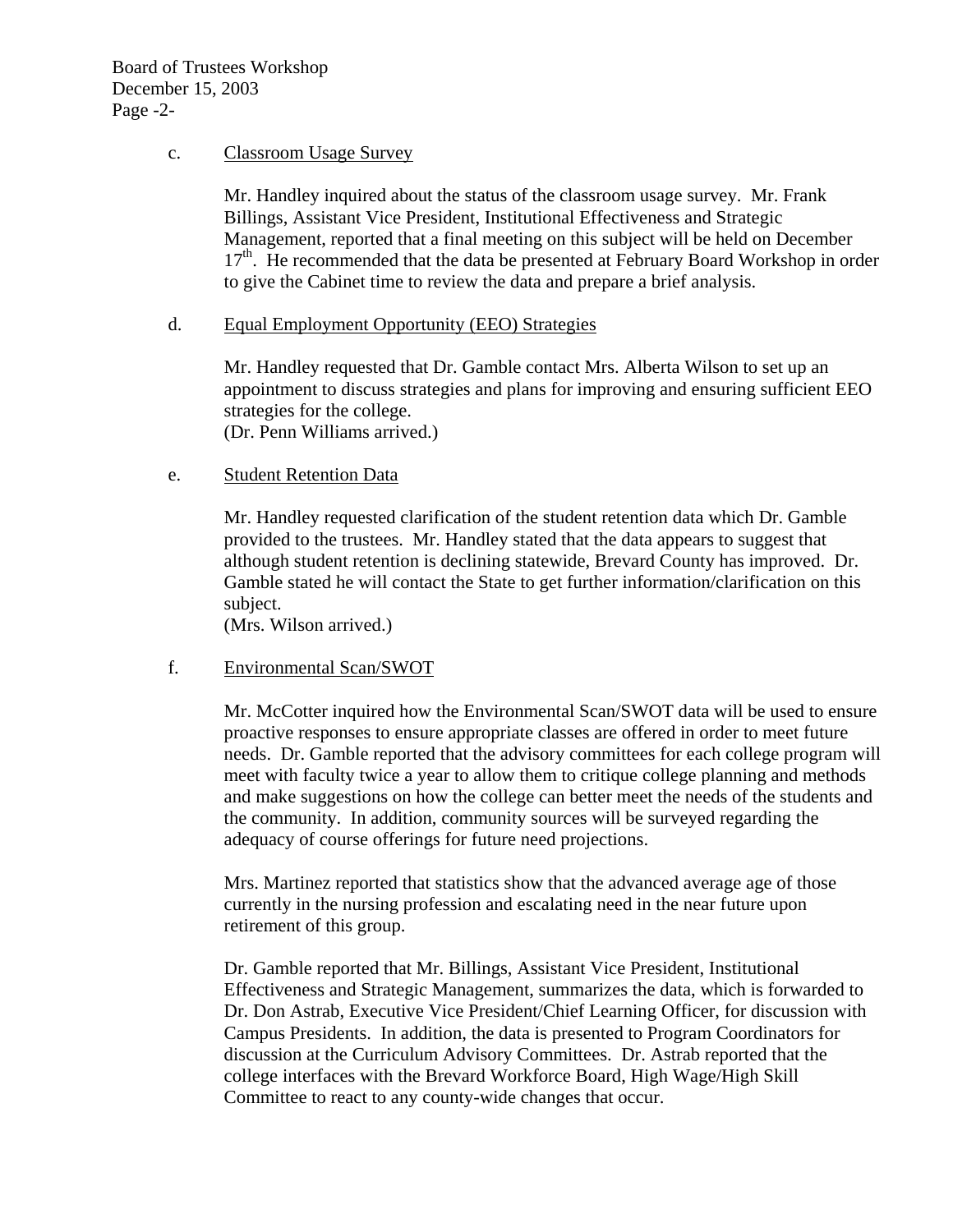Board of Trustees Workshop December 15, 2003 Page -3-

> Dr. Gamble reported that Nursing, Dental Hygiene, and Radiology Technician have significant backlogs. For instance, more than 300 applications were recently received for forty Nursing program openings. Dr. Gamble suggested that it might be beneficial if trustees would attempt to establish relationships and communications with local hospital administrators, to promote their financial assistance in order to add the two additional full-time faculty positions to Allied Health to better meet the nursing program shortfalls. Mrs. Martinez agreed to meet with Mr. Larry Garrison, VP/COO, Health First, to discuss possible solutions or strategies to deal with these issues.

# **3. BOARD SELF-EVALUATION (2002-2003):**

The Board continued their discussion of the 2002-2003 Board Self-Evaluation, Section B, Code of Ethics/Responsibilities:

# Code of Ethics/Responsibilities:

- 1. Although the average score was high, Mrs. Martinez pointed out that there was a significant gap between the highest and the lowest rating, which indicates that someone feels that a refresher course in ethics would be beneficial. A workshop should be conducted whenever a new trustee joins the Board. This was not done since Mrs. Wilson's appointment. Dr. Gamble indicated that he will contact Mr. Mullowney, Vice President, Policy & General Counsel, Valencia Community College, to schedule a future ethics workshop. Mr. Matheny suggested that, in addition, each trustee should be required to review the ethics guidelines each year and sign a form indicating that they have read and understand the rules.
- 2. Although the board self-evaluation rating was high, Mrs. Martinez suggested that the trustees should not interfere with the administration's management of daily operations.
- 3. The ratings were good, however discussion ensued regarding the best, most accurate method for rating community/student satisfaction. It was agreed that random, unscheduled inquiries are the most accurate reflection of satisfaction. Dr. Gamble also suggested that written and random oral surveys with community linkage contacts would also be a helpful measure.
- 4. No discussion needed.
- 5. No discussion needed.
- 6. The ratings were good, however, it was noted that the Board should not interfere with daily college operations.
- 7. Good marks, although more attention to is needed to ensure timely completion of assigned tasks.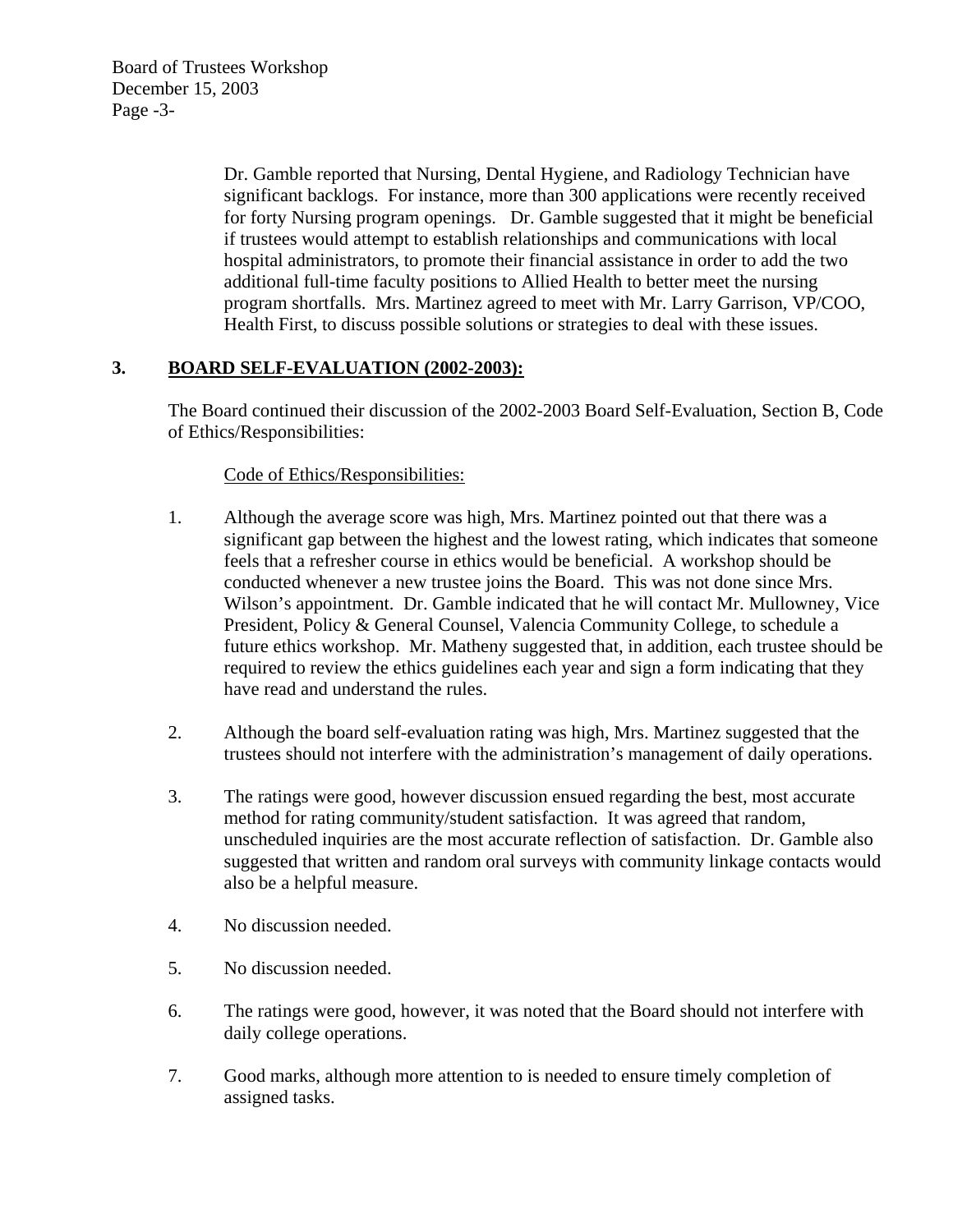- 8. No discussion needed.
- 9. Good marks. Dr. Gamble reported that legislator feedback indicates that trustees carry the most potential influence on their process. He will keep the Board informed of the areas where they can be of assistance in this regard.
- 10. No discussion needed.
- 11. No discussion needed.
- 12. No discussion needed.
- 13. No discussion needed. All agreed that the Board should support District President and isolate him from personal political pressure, thus avoiding possible conflicts of interest.

It was agreed that Section B, Item 8, wording should be deleted in future evaluation formats due to a new statute, which gives the District President the ultimate authority in hiring and firing staff.

Due to time constraints, discussion of Section C will be postponed until the January Board Workshop.

# **4. POLICY GOVERNANCE:**

Mrs. Martinez requested review of the newly incorporated draft of Section 500 to the Policy Governance Manual, which includes the list of statutes provided by Mr. Matheny at the November Workshop. Mrs. Martinez said that she will work with Mr. Matheny to ensure proper reference and indexing of the items for the Manual.

Mrs. Martinez further requested comments on Section 400.4, which was drafted based on discussion by the Board at the November Workshop. The Board indicated that the wording for this section appears accurate as written. Dr. Penn Williams suggested adding the preposition "to" to read "To ensure" to items 1 and 2. In addition, Dr. Penn Williams stated that wording should be added to the Manual to ensure that the Board will speak to legislators as a unified voice. Thus the wording "… to deliver the agreed upon message." will be added to emphasize this point.

Finally, a change was made to the Financial portion of Section 200.0, to clarify the requirements of the Board in the case of contract modifications, in which the value exceeds the previously approved dollar figure approved by the Board. Mr. Little requested a copy of this modified Section 200.0 to ensure his understanding and agreement.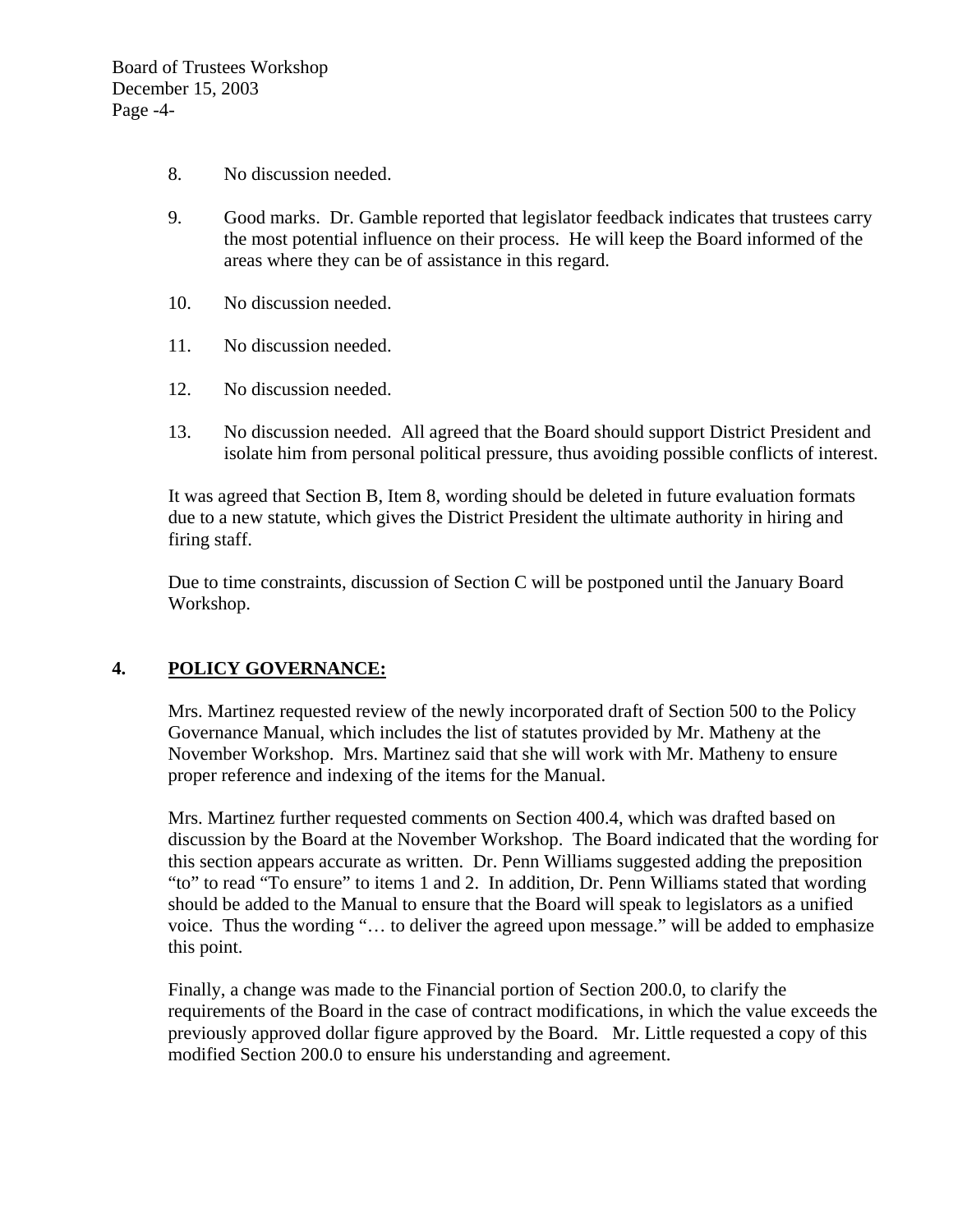Mrs. Wilson requested a further addition to the Ethics portion of Section 200.0 stating "The District President should not impede or obstruct an investigation of an ethics claim by an authorized individual or agency." Mrs. Martinez indicated this will be included in the next revision.

 In response to Dr. Penn Williams' inquiry, the Strategic Planning and District President Evaluation sections will be discussed during the January Workshop.

 Finally, discussion ensued regarding the development of policies related to fingerprinting and background checks of employees. This is becoming a more urgent risk management issue as minors are now attending classes via the collegiate high school, dual enrollment programs as well as childcare centers. Dr. Gamble stated that he will discuss the state's position on this subject with Chancellor Armstrong as he feels all of the community colleges should have a uniform policy. Dr. Penn Williams stated that the subject should be readdressed in a future workshop. Mr. Handley suggested that Dr. Penn Williams provide a draft of a suggested policy for presentation at a future workshop. Dr. Penn Williams also requested input of the BCC Safety Committee as well as a report on how other community colleges are handling this issue.

 Mrs. Oglesby, AVP, Human Resources, indicated that currently background checks are routinely conducted for certain positions, such as childcare providers, or if the application indicates that there have been legal issues in the past. This is a contracted background search based on social security numbers and date of birth. The college is currently exploring ways for financing FDLE background checks and fingerprinting, such as grants or partnering with the local school district. Mr. Handley also explained that the FDLE, by law, provides a listing of reported sexual offenders which are located in the county.

# **5. FEASIBILITY OF CHARTER SCHOOLS:**

Dr. Astrab, Executive Vice President/Chief Learning Officer, reminded the Board that graduation ceremonies will be held on December 20, 2003 and he reported that there have been more than one thousand applications received for fall term graduations, which is a high number for a mid-term graduation ceremony.

He reported on progress updates since the September 22, 2003 Workshop relating to Charter Schools. Following that meeting, a task force was formed with representatives from Brevard Community College and Brevard County Schools to review the feasibility of establishing a Charter School in Brevard County. The task force was asked to review the status of the accelerated mechanisms currently in place, identify the needs where charter schools would compliment current efforts, examine other state charter high schools, and prepare a report on identified benefits and obstacles for establishing a Charter School.

A preliminary meeting was held on October  $23<sup>rd</sup>$ , consisting of three BCC and five representatives from Brevard County schools. Issues such as the Class Size Amendment, geographic concerns and economic issues were discussed. Identified action items were to